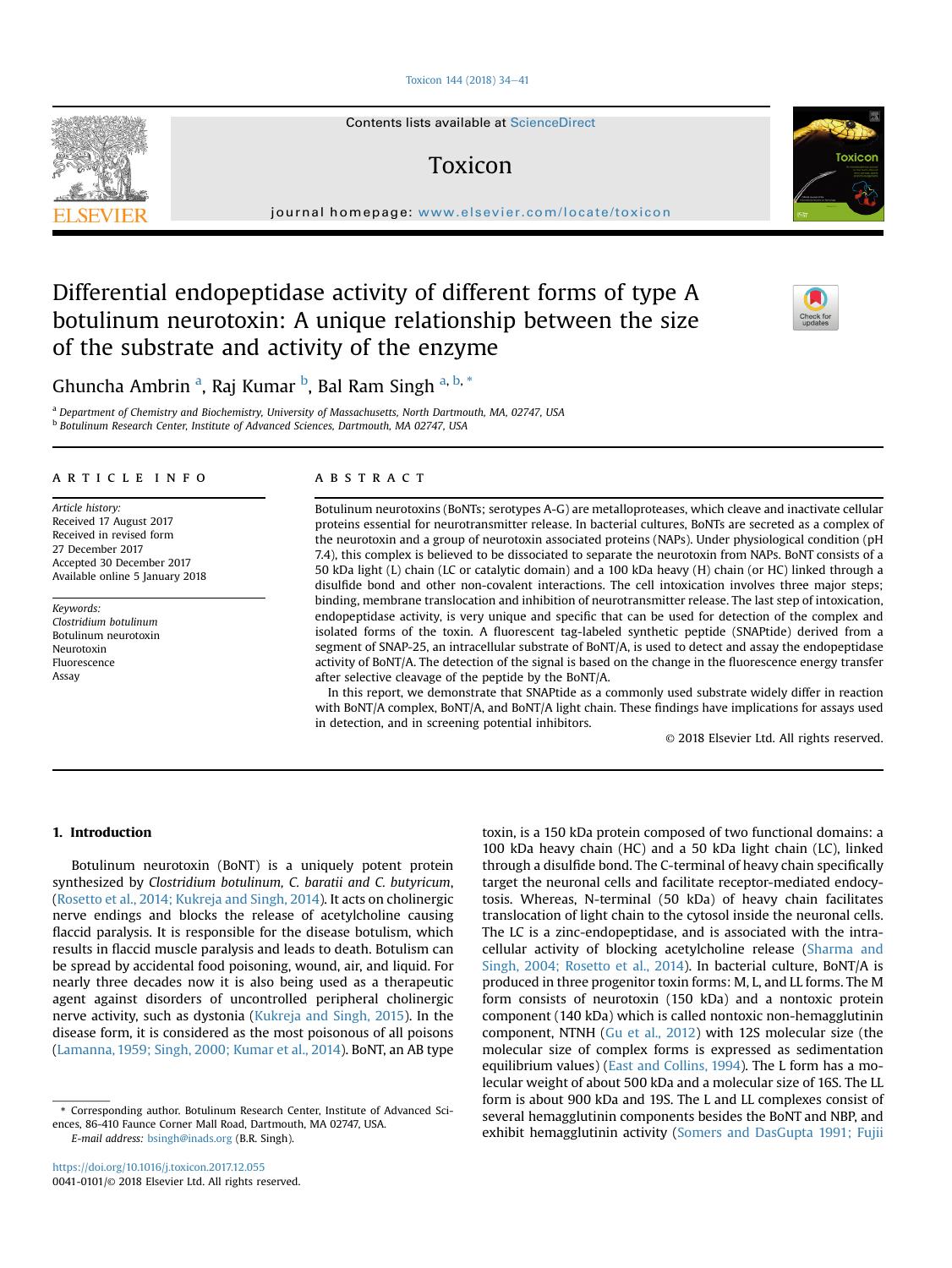[1995; Singh et al., 2014\)](#page-7-0). These are referred to as neurotoxin associated proteins (NAPs), and also as complexing, ancillary, or accessory proteins [\(Singh et al., 2014\)](#page-7-0). Stabilized through noncovalent interactions, NAPs account for up to 80% of the total mass of BoNT complex. In case of natural botulism, it is the complex form of BoNT that is encountered. In general, BoNT in the complex form is resistant to environmental stress, such as pH, temperature, and proteases. L form of the complex is used in this study.

The different serotypes (A-G) have unique receptors to which they bind to produce the toxic effect on the nerve cells. [\(Lance,](#page-7-0) [2004; Rosetto et al., 2014\)](#page-7-0). Intracellularly, the endopeptidase activity of different serotypes of BoNT target selectively a unique group of proteins, the SNARE proteins ([Kumar et al., 2014; Rosetto](#page-7-0) [et al., 2014\)](#page-7-0). BoNT/A and BoNT/E cleave SNAP-25 (synaptosomal associated protein), [\(Blasi et al., 1993; Schiavo et al., 1993; Binz](#page-7-0) [et al., 1994\)](#page-7-0), BoNT/C cleaves both syntaxin and SNAP-25 ([Blasi](#page-7-0) [et al., 1993\)](#page-7-0) and BoNT/B, BoNT/D, BoNT/F and BoNT/G cleave VAMP [\(Niemann et al., 1994](#page-7-0)). Interestingly, cleavage sites for each of these BoNT serotypes are unique and very specific.

It becomes necessary to detect the presence of this deadly bacterial toxin since it is capable of contaminating air, liquid and solid food. If fallen into the wrong hands BoNT could lead to bioterrorism and fatal casualties ([Franz et al., 1997; Altas, 2002\)](#page-7-0). Appropriate biological assays are needed to detect, diagnose, and develop antidotes.

There are a few assay platforms which have been developed for detection of botulinum neurotoxin. Mouse bioassay is the gold standard and most sensitive technique for the detection of biologically active BoNT, but there are several drawbacks ([Cherington,](#page-7-0) [2004; Kukreja and Singh, 2014\)](#page-7-0). This technique is expensive to perform, requires sacrificing of mice and is not specific for a BoNT serotype unless used in combination with antibodies. Moreover, it takes up to 4 days to complete, which makes it unsuitable for rapid detection and screening. Because of its disadvantages, various attempts are being made in order to replace the mouse bioassay. Another technique used for the detection of botulinum neurotoxins is ELISA, but this technique also is time-consuming. One of the other disadvantages of ELISA is that it is able to detect the presence of BoNT but it fails to distinguish if the toxin is in its active or inactive state [\(Moorthy et al., 2004\)](#page-7-0). Therefore, it is important to have an assay that is cost-effective, easy to perform, robust, easy to handle and has high sensitivity.

The cleavage of the BoNT endopeptidase substrate or its derived peptide (e.g., SNAPtide) is commonly used for assaying and detection [\(Wang and Singh, 2010](#page-7-0), 2012; [Feltrup and Singh, 2012\)](#page-7-0). Peptide substrates of varying length (15-66 residues) have been tested for efficient cleavage and kinetics, with varying results [\(Schmidt](#page-7-0) [and Bostian, 1995; Silhar et al., 2010](#page-7-0)). List Biologicals developed a 13-mer peptide by replacing the Glutamine-194 of SNAP-25 with glutamic acid SNAPtide, which showed catalytic efficiency (Kcat/ Km) of LCA as  $28.5 \times 10^4 \text{ M}^{-1} \text{sec}^{-1}$  ([Todd et al., 2005\)](#page-7-0), which is comparable to full-length substrate GST-SNAP25 is  $27.0 \times 10^4$  M $^{-1}$  s $^{-1}$  ([Baldwin et al., 2004](#page-7-0)). Additionally, [Breidenbach](#page-7-0) [and Brunger \(2004\)](#page-7-0), demonstrated the involvement of  $\alpha$  and  $\beta$  exocites in the endopeptidase activity of BoNT/A LC. These exocites are involved in the binding and recognition of the substrate. Therefore, the requirement of a longer peptide as a substrate is unique for the BoNT endopeptidase. It is also known that the size of the enzyme and substrate make a difference in the enzyme activity ([Wang and Singh, 2010; Mizanur et al., 2013](#page-7-0)). The requirement of longer substrate raises the following questions: a) Does the size of enzyme and substrate play a role in the endopeptidase activity and kinetics of proteolysis? and b) What is the role of different domains and associated proteins in the endopeptidase activity of this enzyme? Additionally, the uniqueness of active site (20 Å deep negatively charged active site), the presence of exosites ( $\alpha$  and  $\beta$ ), and unique substrate recognition mechanism make this problem more interesting [\(Breidenbach and Brunger, 2004](#page-7-0)). In other words, detection of toxin is not just an analytical problem, it needs a careful consideration of the biochemical function of this molecule.

Given the fact that there are at least three forms (sizes) of the endopeptidase (L chain, BoNT toxin consisting of L and H chains, and BoNT in the complex form) that are encountered under natural conditions, a systematic comparative enzyme assay study is needed for each of the BoNT serotypes.

In this study, we have examined endopeptidase activity of BoNT/ A complex, BoNT/A toxin and BoNT/A LC against the fluorescent tagged peptide substrate (derived from its substrate, SNAP-25) using the Forster Resonance Energy Transfer (FRET) technique, and against a full-length SNAP-25 substrate. The results indicate a drastic difference in the enzyme activities of the three forms of the endopeptidase against the peptide substrate, which vary from the activities with the full-length substrate.

#### 2. Materials and methods

#### 2.1. Materials

SNAPtide®520 (oAbz/Dnp) was purchased from List Biologicals (Campbell, California, U.S. Patent #6,504,006). It is a polypeptide consisting of 13 amino acids having 2, 4-Dinitrophenol at its Cterminal and Orthoamino benzoic acid at its N-terminus (Fig. 1) and possesses a cleavage site for BoNT/A. Distilled water was used in preparing all the buffers. Full-length substrate, His-SNAG (6XHis-SNAP-25-EGFP) was purified according to the procedure described below.

#### 2.2. Isolation of BoNT/A complex BoNT/A toxin and BoNT/A L chain

BoNT/A complex, BoNT/A toxin and BoNT/A L chain were isolated according to the previously published procedures ([Li and](#page-7-0) [Singh, 1999; Singh et al., 2014\)](#page-7-0). BoNT/A complex and BoNT/A toxin were stored at  $-80$  °C in 20% glycerol until use. The samples were thawed and passed through Sephadex  $TM G-25 (1 \times 7 cm)$  by Amersham Biosciences and eluted with the cleavage buffer [50 mM Tris base, 10 mM NaH<sub>2</sub>PO<sub>4</sub> H<sub>2</sub>O, 300 mM NaCl, 0.3 mM CaCl<sub>2</sub>, 30 mM NaN<sub>3</sub>, 2 mM MgCl<sub>2</sub> $\cdot$ 6H<sub>2</sub>O and 1 mM mercaptoethanol (pH 7.6)]. For nonreducing conditions, the cleavage buffer did not

Orthoamino benzoic acid- T R I D Q A N Q R A T K (DABCYL) M -2,4, dinitrophelyl **Norleucine** 

190-TRIDEANQRATK MLGSG-206 SNAP-25

# BoNT/A

Fig. 1. The sequence of the SNAPtide and SNAP-25. The Q (Glutamine) from SNAP-25 is replaced by E (glutamic acid) at position 194 in the SNAPtide. The BoNT/A cleaves between  $(G\ln)Q^{197}$  and  $(Arg)$   $R^{198}$ .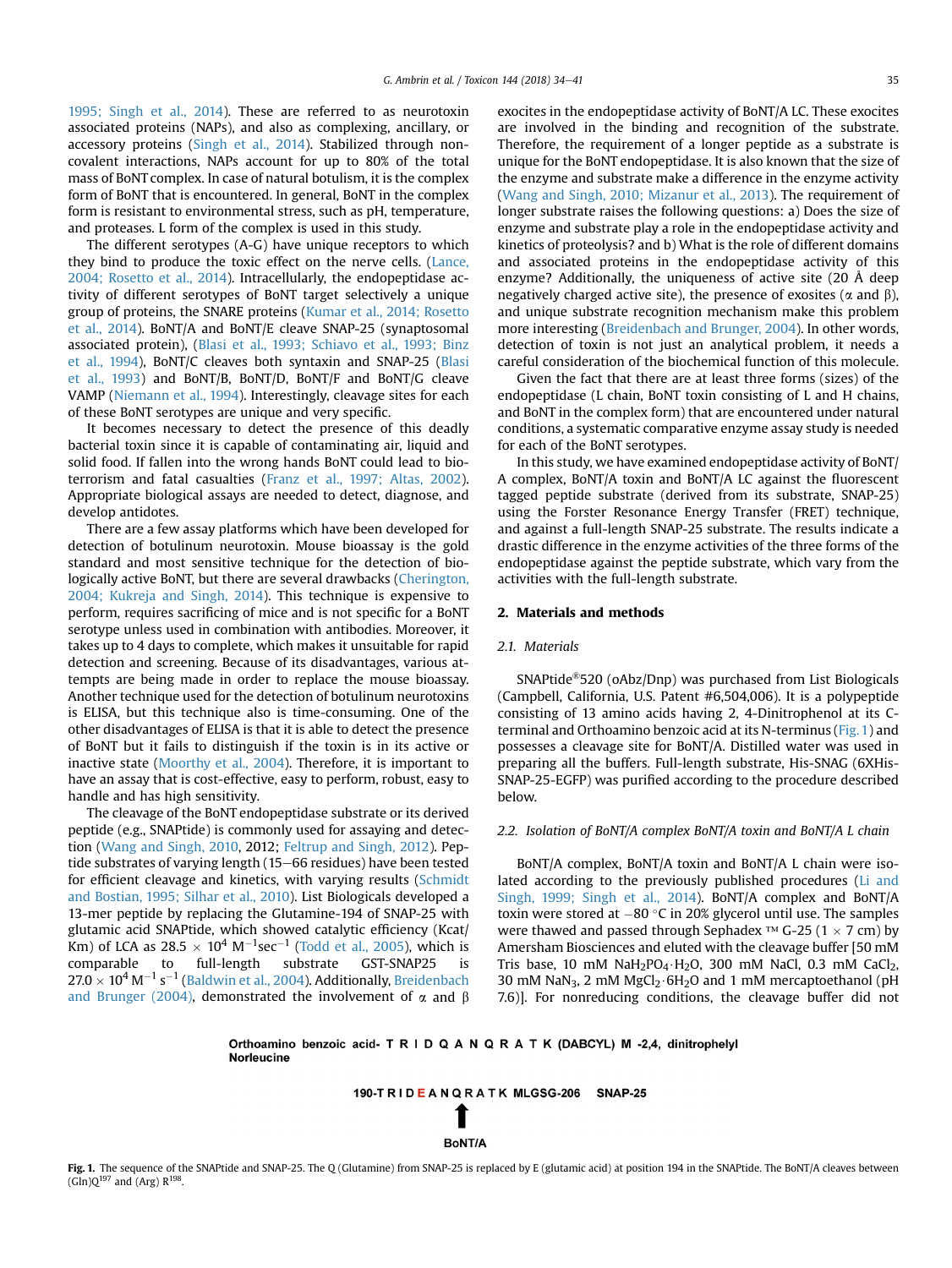contain mercaptoethanol. The BoNT/A L chain was freshly isolated and dialyzed against the buffer. For the nonreducing conditions, the BoNT/A was dialyzed against cleavage buffer minus mercaptoethanol. 10 mM Sodium Phosphate, pH 7.4, containing 300 mM NaCl and 2.5 mM mercaptoethanol was used as a cleavage buffer for all the endopeptidase reaction.

#### 2.3. Preparation of full length SNAP-25

E coli BL21 DE3 cells were transformed with the plasmid of His-SNAG (His-SNAP-25-EGFP) clone. Transformed cells were plated in carbenecilline plate, and a single colony was selected for overnight growth at 37 °C. Cells were added to 1 lt flask and grown at 37 °C. Cells were induced at OD 0.6 to 0.8 by adding 1 mM IPTG for 15 h at 25  $\degree$ C. The cell pellet was harvested by centrifuging the media, which was lysed by sonication (in equilibration buffer; 10 mM sodium phosphate, pH 7.4 containing 300 mM NaCl with protease inhibitor cocktail (Roche, IN) and 2 mM PMSF). The supernatant after centrifugation was loaded onto a pre-equilibrated Ni-NTA column. After washing with equilibration buffer (10 mM sodium phosphate, pH 7.4, containing 300 mM NaCl and 10% glycerol) and wash buffer (10 mM sodium phosphate, pH 7.4, containing 300 mM NaCl, 10% glycerol, containing 20 mM imidazole), bound protein was eluted with elution buffer (10 mM sodium phosphate, pH 7.4, containing 300 mM NaCl, 10% glycerol, and 100 mM Imidazole). The pooled pure fractions were dialyzed in 10 mM sodium phosphate, pH 7.4, containing 300 mM NaCl and 20% glycerol, and stored at  $-80$  °C.

#### 2.4. Assay with the peptide substrate

BoNT/A dissolved in cleavage buffer [50 mM Tris base, 10 mM NaH<sub>2</sub>PO<sub>4</sub> · H<sub>2</sub>O, 300 mM NaCl, 0.3 mM CaCl<sub>2</sub>, 30 mM NaN<sub>3</sub>, 2 mM  $MgCl<sub>2</sub>$  and 1 mM mercaptoethanol (pH 7.4)] to a final concentration of 100 nM, was incubated at 37  $\degree$ C for 30 min before adding it to the reaction mixture (700  $\mu$ ). For non-reducing conditions BoNT/A was dissolved in the cleavage buffer, not containing mercaptoethanol, to a final concentration of 100 nM per reaction (700 µl).

Cleavage of SNAPtide ceases FRET between donor and acceptor, thus increasing the intensity of the fluorescence that was measured by the fluorimeter in the steady-state mode. The reaction mixture consisted of 15 µM SNAPtide, 100 nM of BoNT/A L chain or BoNT/A complex and BoNT/A toxin in the reduced and non-reduced conditions. The excitation wavelength was 320 nm and the emission spectra were recorded between 340 nm and 460 nm, using the K2 spectrophotometer (ISS Inc., Urbana, IL). The excitation and emission slit widths were fixed at 16 nm and 4 nm respectively. The highest emission peak was observed at 418 nm. The emission was recorded every 5 min for an hour at  $37 \degree C$  to monitor the reaction progress. All the experiments were done in parallel.

#### 2.5. Endopeptidase activity with His-SNAG

The endopeptidase activity of the enzyme was determined by using full-length His-SNAG-substrate which gave two cleavage products 28 kDa and 24 kDa band, as determined from the SDS-PAGE. For the quantitative determination of activity, densitometric analysis was performed on the intensity of full length substrate band, at each time point. Prior to endopeptidase reaction, required concentration of the enzyme was incubated in reaction buffer (1x PBS, pH 7.4, containing 1 mM DTT) at 37  $\degree$ C for 30 min. The concentration of the enzyme used was 30 nM. The substrate (SNAG) concentration was 4  $\mu$ M, and the reaction was performed at 37  $\degree$ C. The reaction was stopped by adding SDS-PAGE running buffer to the reaction mixture, followed by boiling the sample for 3 min in a water bath. The reaction results were examined and viewed by running the precast mini SDS-PAGE  $(4-20\%)$  Tris.HCl, 10 wells, Bio-Rad Laboratories). The densitometric analysis of the inhibitor was performed using the Bio-Rad Image lab 5.2.1 software. Results reported are representative of at least two replicates. All the experiments were done in parallel.

#### 3. Results

Assay of botulinum toxin activity is critical for the riskassessment, diagnosis, and treatment of botulism cases. The frequently encountered active forms of the toxin are; L chain (inside intoxicated neuronal cells), BoNT (in the blood stream of a botulism patient, and in the form of a complex (in food samples, gastric juices, and intestinal aspirate). It has already been reported that there is a difference between the endopeptidase activity of the BoNT/A toxin and BoNT/A complex, former showing optimal endopeptidase activity only under the conditions when the disulfide bond between the L and H chain is reduced, whereas BoNT/A complex showing nearly full endopeptidase activity without the reduction of the disulfide bond [\(Cai et al., 1999](#page-7-0)). In other words, the botulinum toxin complex is fully active without reduction. An intriguing question arises, why there is no need for the reduction of the disulfide bond in the complex? Do associated proteins help toxin get the right conformational state for nearly optimal endopeptidase activity? A toxin detection platform based on the endopeptidase activity needs characterization of the endopeptidase activity of the different samples, using a common substrate. Similarly, development of antidotes against the endopeptidase activity requires assay of the enzyme activity of all the forms of botulinum toxin.

The present research deals with the investigation of the activity of different forms of BoNT/A in reduced and non-reduced conditions. The reaction was carried out at 37  $\degree$ C for 1 h and their activities against a FRET peptide (SNAPtide) were observed with excitation and emission at 320 nm and 418 nm, respectively. The enzymatic activity of BoNT/A in reduced form with the full-length substrate (His-SNAG) is examined to compare the effect of substrate size on the enzymatic activity of the three forms of the toxin.

#### 3.1. Endopeptidase activity of complex

The endopeptidase activity was assayed using peptide as well as full-length SNAP-25 substrates. BoNT/A complex was assayed both in reduced and non-reduced conditions [\(Fig. 2](#page-3-0)). In the peptide substrate assay measuring the fluorescence, increase upon cleavage by the enzyme, the activity remains linear for the first 20 min, and then it becomes biphasic ([Fig. 2b](#page-3-0)). Since the activity remains most linear for the first 20 min, the rate of the cleavage activity of SNAPtide by the complex was calculated during this period ([Table 1](#page-3-0)). Within these first 20 min 52% SNAPtide was cleaved by the complex in the reduced state, whereas only 20% was cleaved by the complex in the non-reduced state, showing very little activity of the complex in the non-reduced state. The relative substrate cleavage of reduced and non-reduced BoNT/A complexes are listed in [Table 1](#page-3-0) in which the former shows 2.6-fold higher cleavage than the latter. In order to analyze its initial rate of activity, the percentage cleavage was calculated for the first 5 min of the reaction, and it was observed that complex in the reduced condition cleaved 37% of SNAPtide and only 16% in its non-reduced state.

The time course of His-SNAG cleavage was monitored by BoNT/A Complex under reducing conditions. Prior to the reaction, BoNT/A complex was incubated for 30 min at 37 $\degree$ C, followed by incubation at the same temperature the substrate-enzyme mixture for up to 60 min. The reaction was terminated, at each time point, by adding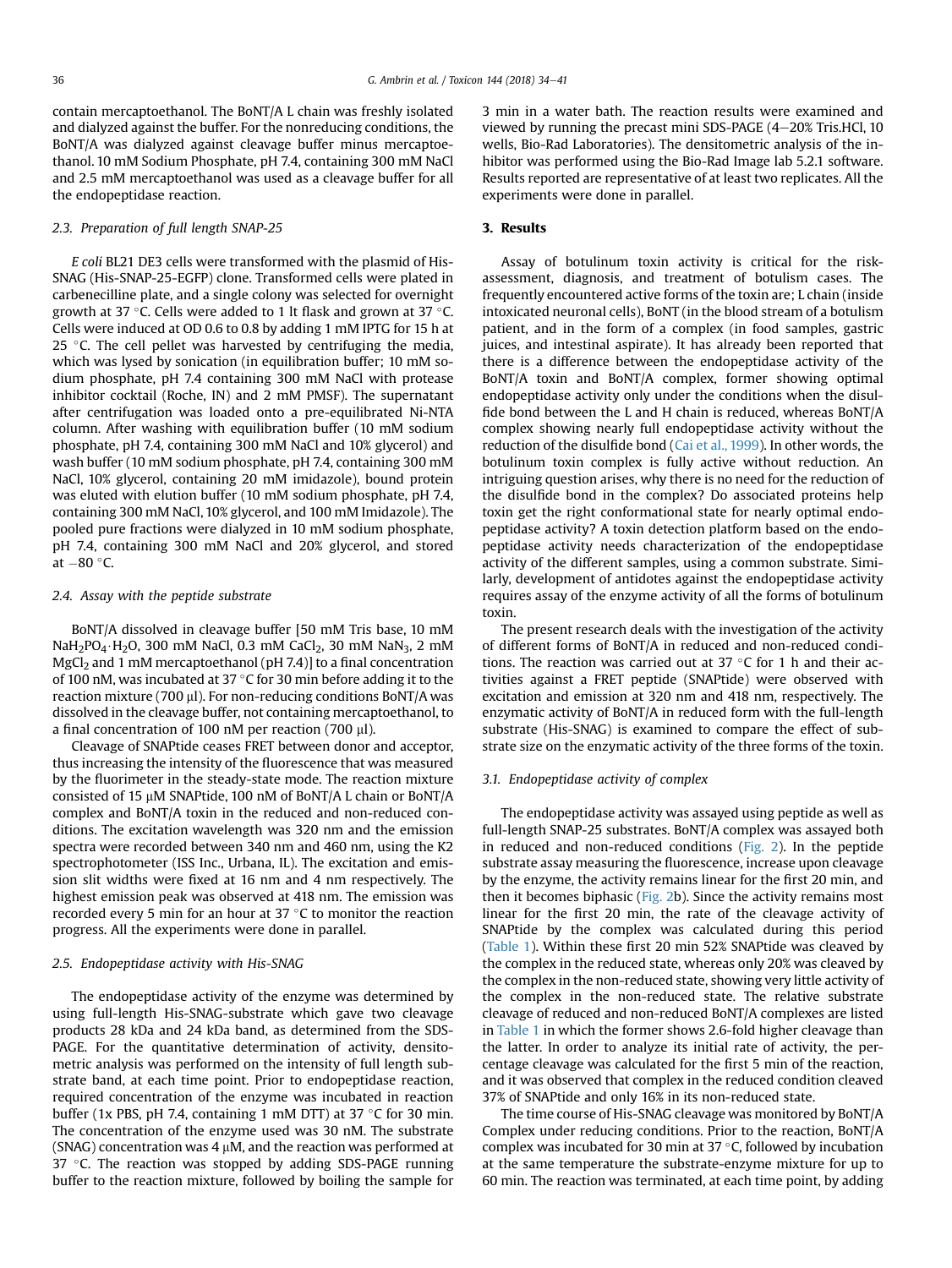<span id="page-3-0"></span>

Fig. 2. a: Comparison of the cleavage activity of the BoNT/A complex in reduced and non-reduced conditions continuously monitored every 5 min at 37 °C. The reduced state of the BoNT/A complex showing more activity than its non-reduced state. The reduced state shows a biphasic system. Each set of data was performed in triplicates and the mean of triplicates were taken for the data reported for SNAPtide assay. Statistical analysis was done using EXCEL. Data recorded at 0 min is the Control containing only SNAPtide. b: The time course of His-SNAG cleavage by BoNT/A complex under reducing conditions. Prior to reaction, BoNT/A LC was incubated for 30 min at 37 °C in 10 mM Sodium Phosphate (Na-P), pH 7.4 containing 300 mM NaCl and 1 mM Dithiothreitol (DTT). His-SNAG concentration was 4 µM. Both substrate and enzyme were incubated for 0, 5, 10, 20, 30 and 60 min (indicated by numbers above the gel). Reaction was then terminated, at each time point, by adding SDS-sample buffer. Samples were then separated on a 4e20% gel (Bio-Rad) and stained with Coomassie blue staining. Intensity of uncleaved substrate was analyzed by densitometric analysis. Results reported are representative of at least two replicates. Data recorded at 0 min is the control containing only His-SNAG. (For interpretation of the references to colour in this figure legend, the reader is referred to the Web version of this article.)

#### Table 1

The percentage cleavage activity of BoNT/A Complex, BoNT/A and BoNT/A L chain in reduced (R)and non-reduced (NR) states with SNAPtide. The graphs (Figs. 2a, 3a and 4a) obtained were most linear in the first 20 min hence the percentage was calculated within the first 20 min, recorded at 0, 5, 10, 15 and 20 min. The average intensity values were used for the percentage cleavage activity.

| Time, min | BoNT/A Complex R | BoNT/A Complex NR | BoNT/A Toxin R | <b>BONT/A Toxin NR</b> | BONT/A LC R | BONT/A LC NR |
|-----------|------------------|-------------------|----------------|------------------------|-------------|--------------|
| 00        | 22.2             | 8.9               | 22.8           | 22.8                   | 68.4        | 73.4         |
| 05        | 37.0             | 16.0              | 61.0           | 30.9                   | 83.3        | 81.9         |
| 10        | 50.0             | 15.2              | 79.4           | 39.4                   | 85.9        | 86.5         |
| 15        | 50.0             | 18.6              | 82.1           | 47.2                   | 87.7        | 87.3         |
| 20        | 51.7             | 20.8              | 84.5           | 53.5                   | 88.0        | 90.0         |

SDS-PAGE sample buffer. As shown in the SDS-PAGE gel (Figs. 2b, [6\)](#page-5-0), the intensity of the band reduces with time showing the cleavage activity. The percentage of cleavage was found to be 92.3% (Table 2) in the first 20 min showing that the complex was comparatively more active in its reduced state with His-SNAG than SNAPtide. BoNT/A complex in the reduced state was found to be more active

#### Table 2 Percentage cleavage activity of Complex A, Toxin A and BoNT/A LC in reduced states with full length His-SNAG.

| Time, min | Complex | BoNT/A toxin | BoNT/A LC |
|-----------|---------|--------------|-----------|
| 00        |         |              | U         |
| 5         | 64.6    | 29.2         | 7.0       |
| 10        | 82.9    | 39.0         | 22.4      |
| 15        | 87.5    | 46.5         | 30.5      |
| 20        | 92.3    | 50.8         | 37.0      |

than the BoNT/A complex in the non-reduced state. The activity of the BoNT/A complex in the reduced and non-reduced states were substantially different (over 2-fold; Table 1), with BoNT/A complex under reduced conditions showing higher activity than under nonreducing conditions.

#### 3.2. Endopeptidase activity of BoNT/A toxin

The percentage cleavage within the first 20 min of BoNT/A toxin in the non-reduced state was found to be only 54% which was significantly less compared to the reduced state of the BoNT/A toxin, 85% (Table 1). The enzymatic activity was similar soon after the toxin was mixed with SNAPtide for both reduced and nonreduced conditions, but had increased activity in the first 5 min in the reduced condition, cleaving almost 61% of the peptide substrate, SNAPtide, as compared to the non-reduced state where it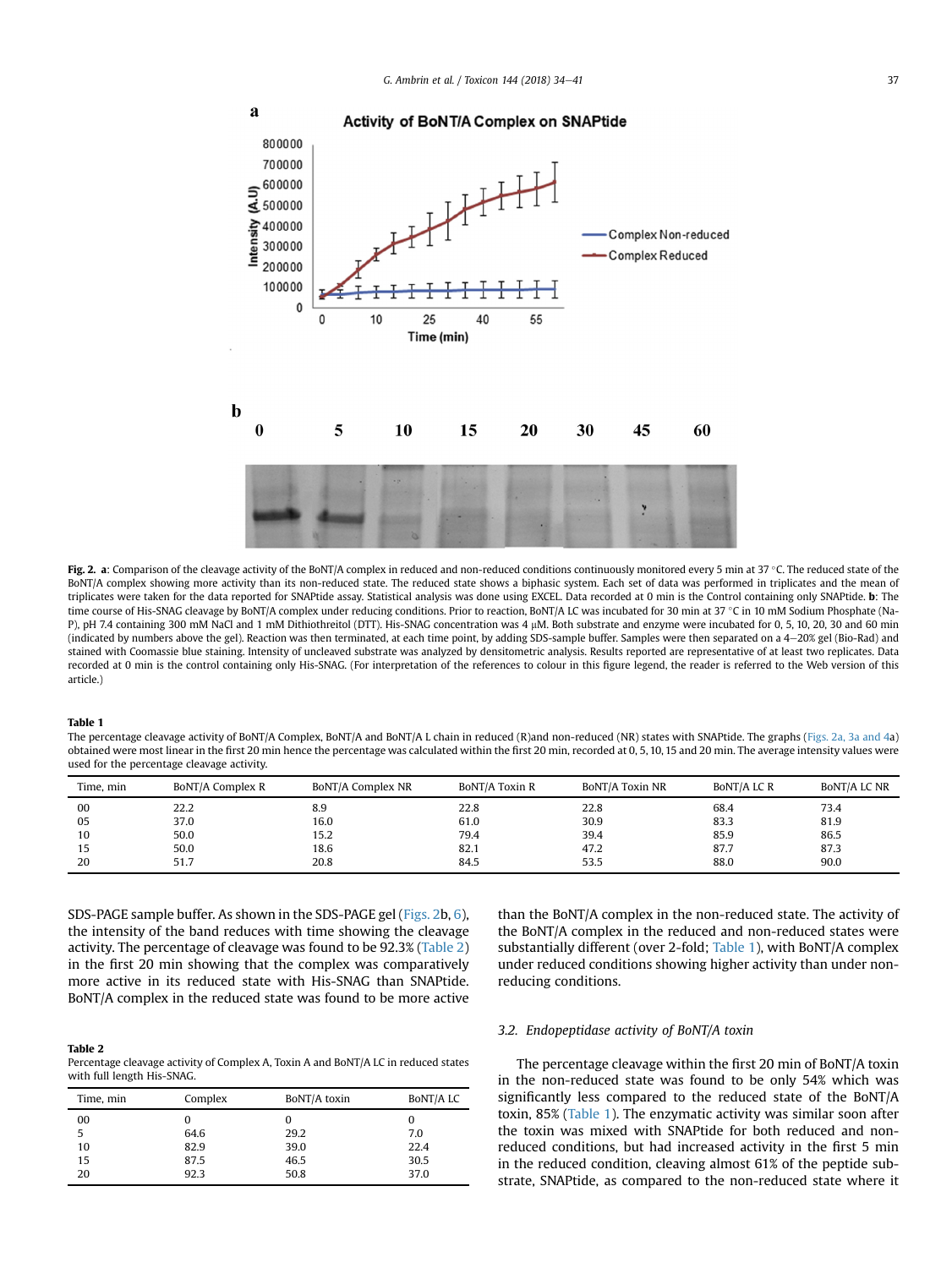cleaved only 31%.

For full-length substrate, the toxin was incubated for 30 min at 37 °C before adding it to the reaction mixture. The reaction mixture was incubated for up to 60 min at 37 $\degree$ C. The reaction was stopped by adding SDS-sample buffer at 0,10, 20, 30 and 60 min. The SDS-PAGE gel (Fig. 3b, [Fig. 6](#page-5-0)), reveals the cleavage activity of the toxin as we see the His-SNAG band fades with incubation time. Only 50% of the substrate was cleaved in the first 20 min of the reaction ([Table 2\)](#page-3-0).

BoNT/A toxin exists in a form where the LC is attached to the HC by the disulfide bond. Once the bond is broken in the reduced condition, the toxin shows a higher activity than in the nonreduced state (Fig. 3a). Compared to the BoNT/A complex, under both conditions (reduced and non-reduced), BoNT/A toxin is comparatively more active with the peptide substrate. However, with full-length substrate, the BoNT/A complex cleaves faster compared to the isolated toxin.

### 3.3. Endopeptidase activity of BoNT/A LC

Initial activity (in first 20 min) of reduced and non-reduced BoNT/A LC with peptide substrate was 90% and 88% [\(Fig. 4a](#page-5-0); [Table 1](#page-3-0)), respectively. The reaction was instantaneous and shows 82% of the SNAPtide was cleaved during the first 5 min [\(Fig. 5\)](#page-5-0). The fluorescence intensity in the BoNT/A LC cleavage under the reduced state increases with time and eventually becomes more than the non-reduced state of BoNT/A LC ([Fig. 4](#page-5-0)). In the FRET analysis, the cleavage activity of the BoNT/A LC in the reduced state and nonreduced state was found to be approximately the same. A notable point was an instant increase in the cleavage upon mixing of the BoNT/A LC and the SNAPtide substrate, both under the reducing and non-reducing conditions.

Under the condition where the full-length substrate was used with BoNT/A LC, the LC was incubated for 30 min at 37  $\degree$ C before adding it to the reaction mixture and the action was stopped by adding SDS-PAGE sample buffer. The SDS-PAGE gel shows very little activity ([Fig. 4b](#page-5-0)). The activity of BoNT/A LC with full-length substrate showed only a small change and significant amount of uncleaved substrate was still present after 60 min of the reaction ([Figs. 4](#page-5-0)b, [6\)](#page-5-0). The BoNT/A LC cleaved only 37% of His-SNAG in the first 20 min of its reaction, and only 22% in the first 5 min of the reaction [\(Table 2](#page-3-0)).

The results also suggest that the BoNT/A toxin and BoNT/A complex are more active when the disulfide bond is reduced. This suggests that the reduction of the disulfide bond is necessary for the optimum activity of the botulinum toxin as previously suggested [\(Cai et al., 1999\)](#page-7-0). The BoNT/A toxin with the full-length substrate is only slightly less active than with the SNAPtide.

## 4. Discussion

A large-scale assay for active botulinum neurotoxins is essential in a variety of conditions. These include screening of antidote candidates, diagnostics of botulism, detection of botulinum neurotoxins in food samples, environment, and testing of the activity of botulinum neurotoxin therapeutics for batch releases. The samples for these conditions range from light chain of the toxin to its complex form consisting of BoNT toxin and NAPs. Being the most



Fig. 3. a: FRET analysis of the cleavage activity of the BoNT/A toxin in reduced and non-reduced conditions continuously monitored every 5 min at 37 °C, with the reduced state of the BoNT/A showing more activity than its non-reduced state. Each set of data was performed in triplicates and the mean of triplicates were taken for the data reported for SNAPtide assay. Statistical analysis was done using EXCEL. Data recorded at 0 min is the Control containing only SNAPtide. b: The time course of His-SNAG cleavage by pure BoNT/A toxin under reducing conditions. Prior to reaction, BoNT/A LC was incubated for 30 min at 37 °C in 10 mM sodium phosphate, pH 7.4 containing 300 mM NaCl and 1 mM DTT. His-SNAG concentration was 4 mM. Both substrate and enzyme were incubated for 0, 5, 10, 20, 30 and 60 min (indicated by numbers above the gel). Reaction was then terminated, at each time point, by adding SDS-sample buffer. Samples were then separated on a 4-20% gel (Bio-Rad) and stained with Coomassie blue staining. Intensity of uncleaved substrate was analyzed by densitometric analysis. Results reported are representative of at least two replicates. Data recorded at 0 min is the control containing only His-SNAG. (For interpretation of the references to colour in this figure legend, the reader is referred to the Web version of this article.)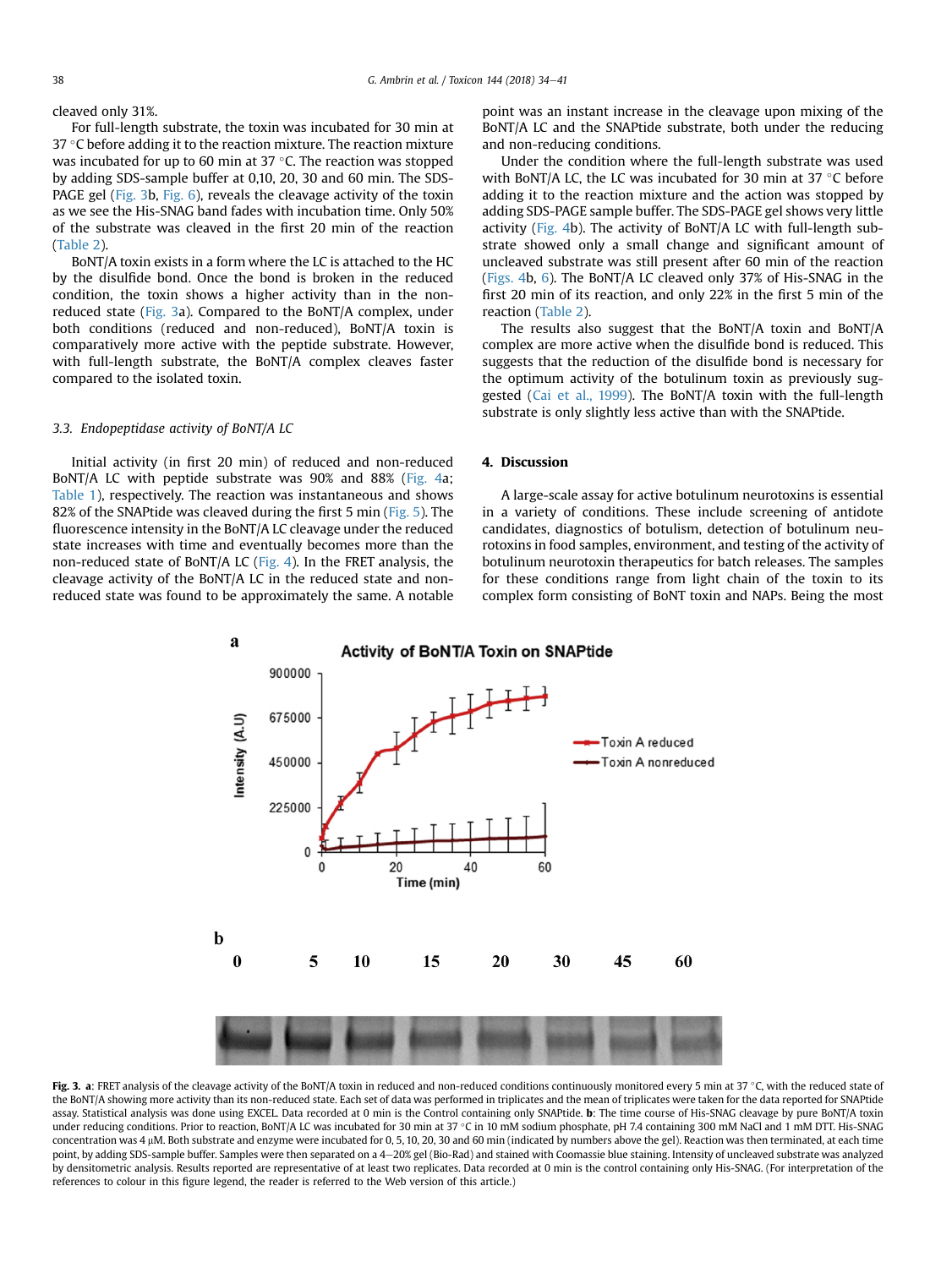<span id="page-5-0"></span>

Fig. 4. a: Comparison of the cleavage activity of the BoNT/A LC in reduced and non-reduced conditions continuously monitored every 5 min at 37 °C, having almost the same endopeptidase activity. Each set of data was performed in triplicates and the mean of triplicates were taken for the data reported for SNAPtide assay. Statistical analysis was done using EXCEL. Data recorded at 0 min is the Control containing only SNAPtide. b: The time course of His-SNAG cleavage by pure BoNT/A LC under reducing conditions. Prior to reaction, BoNT/A LC was incubated for 30 min at 37 °C in 10 mM Na-P, pH 7.4 containing 300 mM NaCl and 1 mM DTT. His-SNAG concentration was 4 µM. Both substrate and enzyme were incubated for 0, 5, 10, 20, 30 and 60 min (indicated by numbers above the gel). Reaction was then terminated, at each time point, by adding SDS-sample buffer. Samples were then separated on a 4-20% gel (Bio-Rad) and stained with Coomassie blue staining. Intensity of uncleaved substrate was analyzed by densitometric analysis. At each time points, three separate experiments were carried out. Data presented in the figure is the average of the three experiments with standard deviation. Data recorded at 0 min is the control containing only His-SNAG. (For interpretation of the references to colour in this figure legend, the reader is referred to the Web version of this article.)

versatile, BoNT/A is commonly encountered form of BoNT intoxication. Peptide (SNAPtide) based fluorescence assay is very convenient and commonly used method for measuring BoNT/A activity. However, it is important that assay for each of these samples is examined for a given substrate.

Amongst the three forms of type A botulinum neurotoxin endopeptidase tested against SNAPtide as the substrate, BoNT/A complex was found to be the least active showing minimum endopeptidase activity. The BoNT/A LC, on the other hand, showed the highest activity. The BoNT/A complex is seen to be the most



Fig. 5. The percent cleavage activity of BoNT/A toxin, BoNT/A complex and BoNT/A LC in its reduced and non-reduced states. The fluorescence intensity was observed at 418 nm and the average value was calculated to determine the percentage cleavage. The graphs obtained were most linear in the first 5 min hence the percentage was calculated within this period. At each time points, three separate experiments were carried out. Data presented in the figure is the average of the three experiments with standard deviation. Lane 1 is non-reduced BoNT/A LC, lane 2 is reduced BoNT/A LC, lane 3 is reduced BoNT/A Complex, lane 4 is non-reduced BoNT/A Complex, lane 5 is reduced BoNT/A Toxin and lane 6is non reduced BoNT/A Toxin.

# **Endopeptidase Activity on full length** substrate in reduced state



Fig. 6. The endopeptidase activity of BoNT/A in the reduced state was determined and the cleavage activity was measured to be the highest in the presence of full length substrate (His-SNAG). At each time points, three separate experiments were carried out. Data presented in the figure is the average of the three experiments with standard deviation. Data recorded at 0 min is the control containing only His-SNAG.

active when full-length HIS-SNAG was used as a substrate.

The results demonstrate that the reduction of the disulfide bond is one of the requirements for getting better endopeptidase activity as the nonreduced states show lesser activity. BoNT/A LC is equally active in reduced and non-reduced conditions in the first 20 min with SNAPtide as the substrate due to the absence of the disulfide bond. BoNT/A LC in the reduced state with SNAPtide (88%) as the substrate is observed to have similar activity as the BoNT/A complex with full-length His-SNAG (83%) substrate. [\(Tables 1 and 2\)](#page-3-0). Since the SNAPtide consists of a cleavage site along with short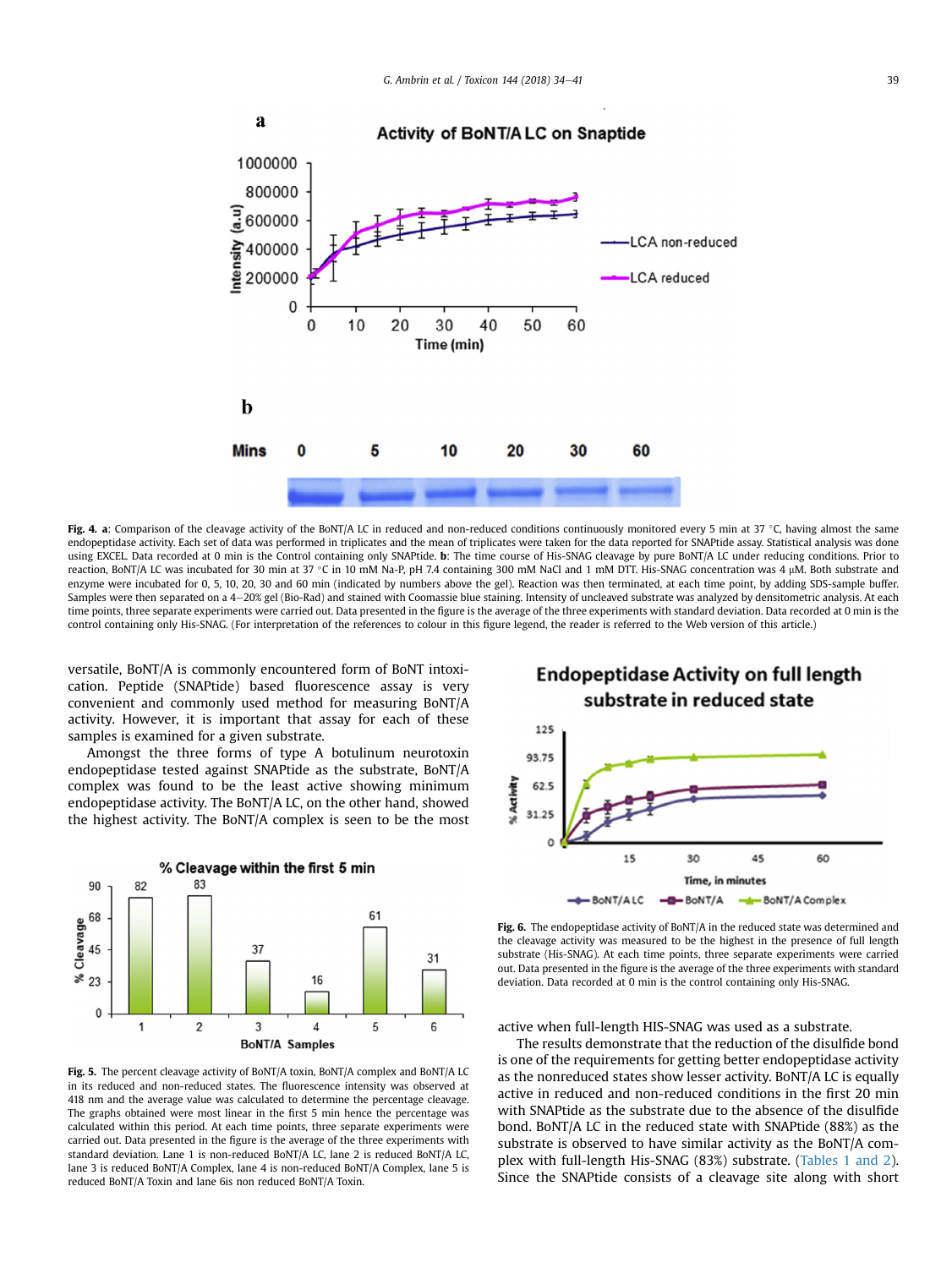segments of neighboring peptide residues, the LC cleaves the SNAPtide almost instantly, and we observed the rise in fluorescence reporter signal. But endopeptidase activity under natural conditions involves three different events; a) recognition and binding of the substrate, which involves domains other than the peptide segment containing the cleavage site of the substrate and the enzyme active site, b) exposure of active site as a result of substrate binding, and c) cleavage of the substrate. Peptide substrate lacks recognition and binding to distal sites, its relatively small size allows it to reach the enzyme active site for specific binding and cleavage. The fact that the peptide substrate (SNAPtide) exhibits even slightly higher enzymatic cleavage than the full-length SNAP-25 with light chain implies that in the absence of the heavy chain it has higher accessibility to the active site. This would imply that the additional binding of the substrate to exosites in the BoNT/A toxin pushes the active site out from the obfuscation of the heavy chain. Furthermore, the presence of NAPs apparently makes the active site less accessible to the peptide substrate, as shown by the significantly lower endopeptidase activity of BoNT/A complex with the peptide substrate compared to even BoNT/A toxin [\(Tables 1 and 2\)](#page-3-0). Interestingly, the full-length substrate exhibits the highest activity with the complex and lowest with the light chain. These observations suggest that there may be synergistic effects of the substrate binding to exosites in the presence of either heavy chain and/or more so NAPs. Further studies are needed to understand this unique and novel observation. Notably, the full-length SNAP-25 is tagged with GFP. Although GFP tag is not in the vicinity, of the binding site of the substrate or  $\alpha \& \beta$  exosites, it is possible that GFP tag can impede binding and recognition of the substrate. These observations should be confirmed with the SNAP-25 substrate without any tag to better mimic the in vivo conditions.

A comparative analysis of the cleavage activity of different forms of the BoNT/A endopeptidase in reduced conditions with SNAPtide and full-length SNAP-25 substrate is summarized in [Figs. 5 and 6.](#page-5-0) The BoNT/A LC was found to be the most active against SNAPtide, a small peptide segment of the SNAP-25 whereas the BoNT/A complex was the most active against the full-length substrate. The peptide substrate interacts with the active site of BoNT/A LC and cleavage is almost instantaneous due to its small size, although it may not be optimal. The BoNT/A complex, on the other hand, showed the highest activity with the full-length substrate. It has been observed that the BoNT/A endopeptidase (LC), as well as BoNT/A, toxin exist in a molten globule state in the reduced con-dition at 37 °C ([Cai and Singh, 2001; Kukreja and Singh, 2005\)](#page-7-0). The flexible structure of molten globule conformation in BoNT/A toxin allows the enzyme to adapt to a variety of different conditions and modify its secondary and tertiary structure to accommodate its substrate, while retaining its endopeptidase properties due to the native-like folding pattern at physiological temperatures. The above explanation seems to be fitting with the requirement of the large substrate for optimal activity. To accommodate such a large substrate not only active site should be flexible, it also requires other interacting regions of the enzyme (exosites) to have sufficient flexibility (in this case whole enzyme because the substrate encircles the whole enzyme). Also, the binding could result in structural changes leading to exposure of the active site, hence enhancing the enzymatic activity. BoNT/A complex was found to be the least active among the rest with SNAPtide. The neurotoxin associated proteins (NAPs) either obstruct the active site or alter the folding of the endopeptidase domain leading to inaccessibility of the small peptide substrate. Since SNAPtide contains only the cleavage site with some neighboring residues, there is a possibility that the lack of binding sites other than the active site results in failure of the exposure of the active site to be as enzymatically active.

The BoNT/A complex in the reduced state against the full-length

substrate demonstrates the similar behavior, suggesting the importance of the steps involved in the endopeptidase activity of the BoNT/A. The bigger molecule behaves better in the presence of a bigger substrate similarly smaller molecule works best with a smaller substrate. This observation can be hypothesized as follows; larger the enzyme larger the substrate required for the optimal activity, and smaller the enzyme smaller the substrate required for the optimal activity (explained in detail in the above paragraph). The SNAPtide does not have the exosite binding, and in turn not able to expose the active site of the BoNT/A complex for the efficient enzymatic activity. Moreover, the heavy chain may be occluding the active site as well, as it is well known that the belt region of the heavy chain binds to the same region of the endopeptidase active site where the substrate binds (Barbieri et al., 2007). The results also suggest that the length of the substrate plays a vital role in its enzymatic activity.

There are various inherent challenges associated with the detection of toxins, such as matrix, sampling procedure, concentration, interference, and sensitivity of the method. An ideal detection system should include high specificity and sensitivity, fast response time, capability for mass production, elimination or simplification of the sample preparation steps, minimal perturbation of the sample, and availability of continuous data analysis. Detection of botulinum toxins has some additional requirements such as speed, safety, handling, and regulatory compliance. The present work can address some of these issues. There are three types of situations for BoNT detection. (A) Patients of botulism outbreaks whose blood, gastric aspirates, or stools are examined for the presence of BoNT. (B) Bioterrorism or intentional spread or contamination of the environment, water, milk, or food supply. (C) Biothreat to defense forces in the military through aerosol exposure. Detection requirements for these situations are different in terms of sensitivity, identification, active vs. inactive toxins, and speed of detection. Sample conditions are also different in these situations. For example, in the situation (A) high sensitivity is critical to diagnose botulism. In situations (B) and (C) sensitivity may not be as critical as it is likely that higher amount of toxin will be involved, but it is important to know if the toxin is active to avoid false alarm and response, including a military response. The experiments conducted in this study will be very useful in these situations (situation (B) and (C) above).

In addition, an important issue related to this molecule is designing an effective antidote/inhibitor. A critical step in developing effective antidotes against any molecule requires a comprehensive knowledge of its active conformational states in solution, and the molecular basis of its function (kinetics and interaction). In general, a crystal structure can address this issue (to a certain extent). However, a crystal structure is largely a static structure, and protein molecules involve several dynamical features in solution to execute their functions. The crystal environment undermines these aspects. In the case of full-length BoNT/A LC, solubility issues and flexibility of the C-terminus have proven difficult to overcome for crystallization despite multiple efforts by researchers to solve the crystal structure. Another factor is the potency of the molecule, and in case of BoNT this factor plays a huge role. High potency means a very delicate play between flexibility, folding, and molecular functions. In other words, to achieve a high potency, the molecule needs to be flexible to adapt its structure in different environments to be more effective, stable, or able to avoid changes in its active form due to the hostile environment, thus, lasting for a longer time without losing its function. [Kukreja and Singh \(2005\)](#page-7-0) and [Kumar](#page-7-0) [et al. \(2014\)](#page-7-0) support this observation, which strengthens the hypothesis that this molecule has a different representation in solution than what is known from the published crystal structures. The fact that different forms of the toxin respond to different sizes of